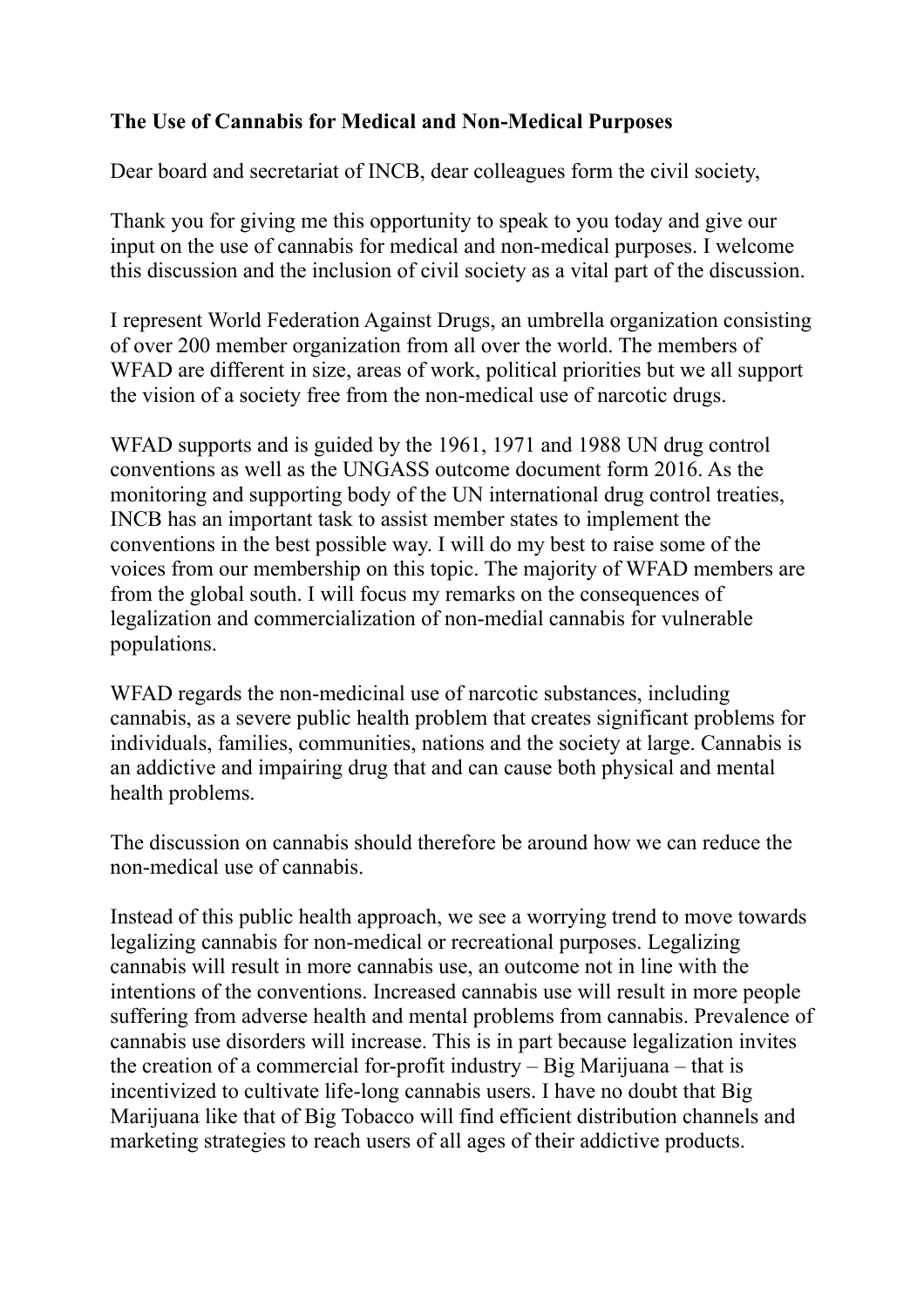Efficient distribution will increase availability of the drug, its social acceptability, and as a result, increase its use.

Although frequent cannabis users are in minority, they consume the majority of the cannabis used. The growing cannabis industry is dependent on frequent users to make high profits, and as a result will target the most vulnerable populations in their marketing.

An important statement that needs to be said at every meeting, and repeated over and over again while discussing the world drug problem is that the World's poorest communities are the most vulnerable to the harms of drug use and trade.

Addiction affects all people the same. But without protective factors in place, the most vulnerable are more likely to become addicted. It is harder for these populations to get the help and support they need for treatment and paths to recovery within a society lacking resources. Worldwide, only one in six people suffering from addiction is able to get treatment. This is a deeply worrying fact that we need to deal with today -- not taking policy actions like legalization of marijuana that will increase the number of people in need of treatment.

When the rich countries of the world today are unable to adequately address the problems associated with drugs, including cannabis, how can we expect the poorer countries to do so?

Another question we need to ask us is if changing cannabis policy is where we should allocate our resources in a society that needs resources to provide school and basic health care to the population. Taxes from legal cannabis products will not be the answer to this, simply because there are no taxes to collect in poorer communities. Even in rich countries, taxes made off legal drugs (alcohol and tobacco) are obscured by their public health costs. We can already see the problems with regulating the alcohol industry in vulnerable communities. I see no reason to think that it will be easier to regulate the profit-seeking cannabis industry. Once unleashed, the marketing and advertising of cannabis will be hard to push back.

Individuals from upper and middle classes are the ones pushing for cannabis legalization, but the most vulnerable individuals and communities are the ones paying the price.

I urge you to take this into consideration when discussing non-medical use of cannabis. Legalizing and promoting the use of drugs, including cannabis, do not help the vulnerable communities. These actions harm them.